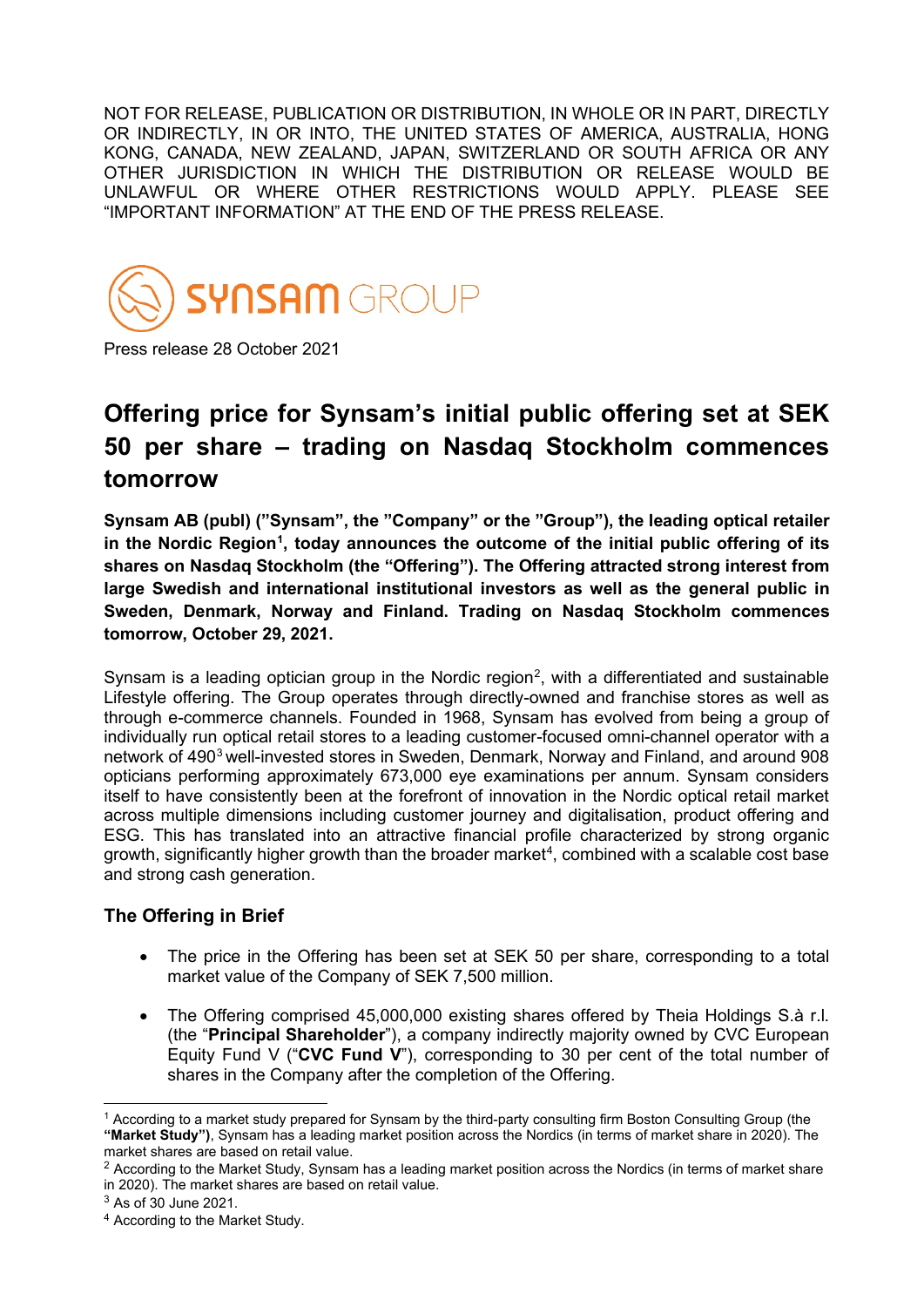- In order to cover any over-allotments in relation to the Offering, the Principal Shareholder has also granted an option to the Managers (as defined further below) to sell up to an additional 6,750,000 shares, corresponding to maximum 15 per cent of the total number of shares in the Offering (the "**Over-Allotment Option**"). Provided that the Over-Allotment Option is exercised in full, the Offering will comprise up to 51,750,000 shares, which corresponds to approximately 34.5 per cent of the total number shares and votes in the Company after the completion of the Offering.
- The value of the Offering amounts to SEK 2,250 million, and assuming that the Over-Allotment Option is exercised in full, the total value of the Offering will amount to approximately SEK 2,588 million.
- The Fourth Swedish National Pension Fund (Sw. *Fjärde AP-fonden*), Handelsbanken Fonder Aktiebolag and C WorldWide Asset Management Fondsmaeglerselskab A/S Danmark Filial i Sverige have, subject to certain customary conditions, committed to acquire shares in the Offering corresponding to an aggregate value of SEK 950 million. The undertakings represent, in aggregate, approximately 12.7 per cent of the outstanding shares in the Company upon completion of the Offering and approximately 36.7 per cent of the shares in the Offering assuming that the Over-Allotment Option is exercised in full.
- Trading in the Company's shares on Nasdaq Stockholm commences tomorrow 29 October 2021 under the trading symbol "SYNSAM".
- Settlement is expected to take place on 2 November 2021.

## **Håkan Lundstedt, CEO of Synsam, comments:**

"This marks a major and exciting milestone in Synsam's more than 50-year long history. The listing on Nasdaq Stockholm gives us even better opportunities to continue our growth journey as a leading Nordic lifestyle company in optical retail and eye health. I am proud of all our employees who have contributed to the successes we have achieved so far, transforming our entire industry through innovation and sustainability. I look forward to continue building and expanding our business together with our employees, partners and existing as well as new shareholders."

## **Peter Törnquist, Chairman of the Board of Synsam, comments:**

"The interest to become part of Synsam's future growth journey from Nordic and international investors has exceeded our expectations. The efforts and the dedication of the management team and the employees in building the business to where we are today is truly impressive. I am thrilled to start this exciting new chapter in Synsam's history."

## **Gustaf Martin-Löf and Christoffer Sjøqvist, Senior Managing Directors at CVC Capital Partners and board members of Synsam, comments:**

"We are excited to welcome all the new shareholders to Synsam. The board, management team and employees of Synsam have built an exceptional business that is redefining the market for optical retail and eye health in the Nordics. This listing is an important step for the business's ongoing development and we are very pleased to remain an active supporter of Synsam's future growth journey."

## **Stabilisation measures**

In connection with the Offering, Carnegie Investment Bank AB (publ), will act as stabilisation manager ("**Stabilisation Manager**") and may, to the extent permitted in accordance with Swedish law, conduct transactions in order to maintain the market price for the shares at a level above that which might otherwise prevail in the open market. Such stabilisation transactions may be carried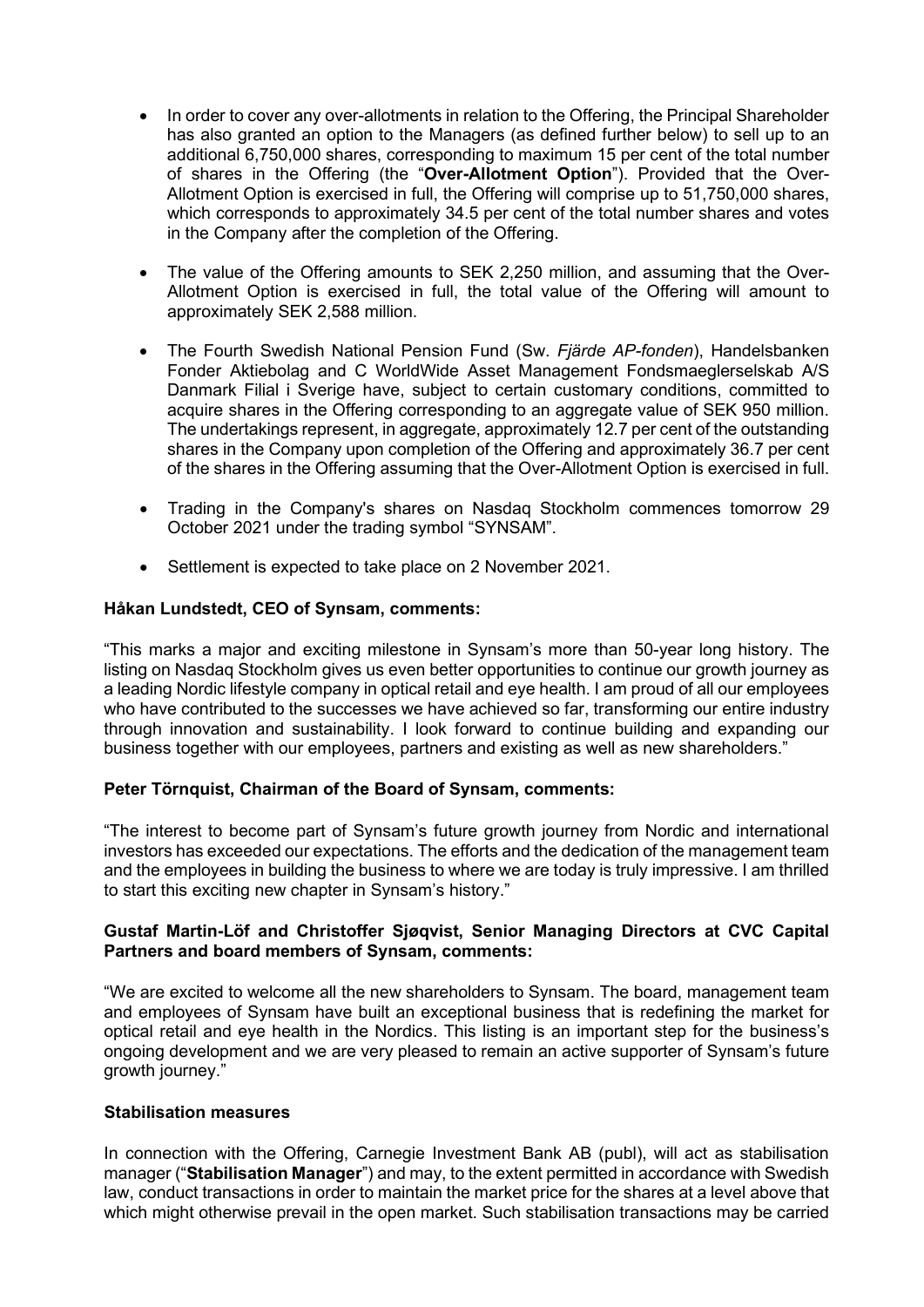out on Nasdaq Stockholm, in the over-the-counter market or otherwise, at any time during the period starting on the date of commencement of trading in the shares on Nasdaq Stockholm and ending not later than 30 calendar days thereafter.

The Stabilisation Manager has no obligation to undertake any stabilisation measures and there is no assurance that stabilisation measures will be undertaken. Under no circumstances will transactions be conducted at a price higher than the one set in the Offering. The Stabilisation Manager may use the Over-Allotment Option to over-allot shares in order to facilitate any stabilisation transaction.

The stabilisation transactions, if conducted, may be discontinued at any time without prior notice but must be discontinued no later than within the aforementioned 30-day period. The Stabilisation Manager must, no later than by the end of the seventh trading day after stabilisation transactions have been undertaken, in accordance with article 5(4) of the Market Abuse Regulation (EU) 596/2014 and the Commission Delegated Regulation (EU) 2016/1052, disclose that stabilisation measures have been undertaken. Within one week of the end of the stabilisation period, the Stabilisation Manager will disclose whether or not stabilisation measures were undertaken, the date on which stabilisation started, the date on which stabilisation was last carried out as well as the price range within which stabilisation was carried out for each of the dates when stabilisation measures were conducted.

The Principal Shareholder has issued the Over-Allotment Option to the Managers, which can be exercised, wholly or partly, during the period starting on the date of commencement of trading in the Company's ordinary shares on Nasdaq Stockholm and ending not later than 30 calendar days thereafter, to acquire up to an additional maximum of 6,750,000 existing ordinary shares in the Company, corresponding to a maximum of 15.0 percent of the total number of ordinary shares comprised in the Offering, at a price corresponding to the price in the Offering, to cover potential over-allotments in connection with the Offering.

# **About Synsam**

Synsam is a leading optician group in the Nordic region<sup>[5](#page-2-0)</sup>, with a differentiated and sustainable Lifestyle offering. The Group operates through directly-owned and franchise stores as well as through e-commerce channels. Founded in 1968, Synsam has evolved from being a group of individually run optical retail stores to a leading customer-focused omni-channel operator with a network of 490<sup>6</sup> well-invested stores in Sweden, Denmark, Norway and Finland, and around 908 opticians performing approximately 673,000 eye examinations per annum. Synsam's comprehensive and innovative product range and service offering within optical retail has resulted in Synsam being the number one optical retail company in Sweden, the number two in Norway, the number two in Denmark (under the brand name Profil Optik), and the number five in Finland, according to the Market Study (in terms of market share in 2020).

Synsam considers itself to have consistently been at the forefront of innovation in the Nordic optical retail market across multiple dimensions including customer journey and digitalisation, product offering and ESG. This has translated into an attractive financial profile characterized by strong organic growth, significantly higher growth than the broader market<sup>[7](#page-2-2)</sup>, combined with a scalable cost base and strong cash generation.

The Group is led by a highly experienced management team supported by both corporate and country management teams with in-depth understanding of, and longstanding retail experience

<span id="page-2-0"></span><sup>5</sup> According to the Market Study, Synsam has a leading market position across the Nordics (in terms of market share in 2020). The market shares are based on retail value.

<span id="page-2-1"></span><sup>6</sup> As of 30 June 2021.

<span id="page-2-2"></span><sup>7</sup> According to the Market Study.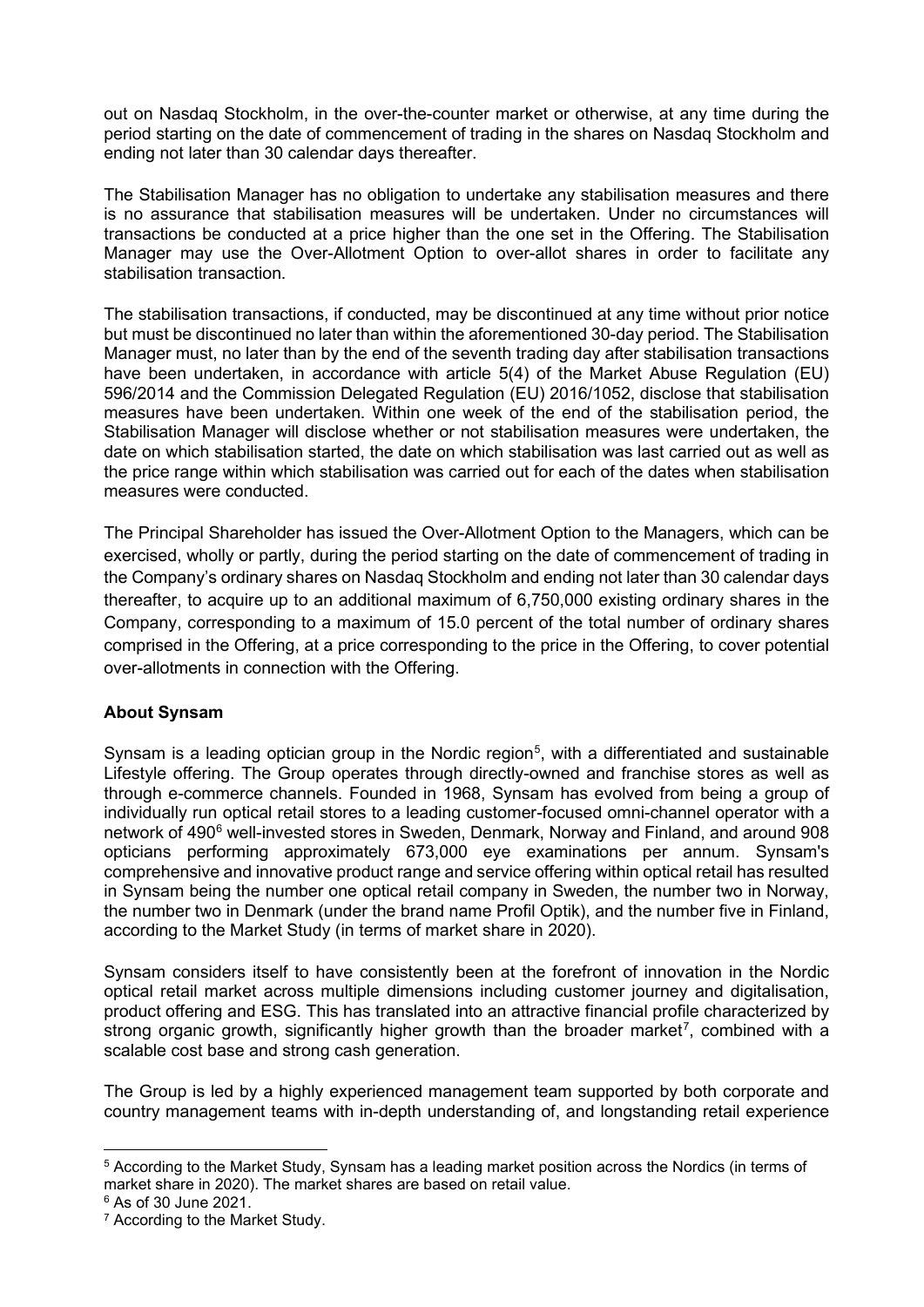in, each of its local markets.

## **About CVC Capital Partners**

CVC is a leading private equity and investment advisory firm with a network of 25 offices throughout Europe, Asia and the US, with approximately US\$125 billion of assets under management. Since its founding in 1981, CVC has secured commitments in excess of US\$165 billion from some of the world's leading institutional investors across its private equity and credit strategies. Funds managed or advised by CVC are invested in more than 100 companies worldwide, which have combined annual sales of over US\$100 billion and employ more than 450,000 people. For further information about CVC please visit: www.cvc.com.

## **Advisers**

Carnegie Investment Bank AB (publ), Goldman Sachs Bank Europe SE, Citigroup Global Markets Europe AG and Nordea Bank Abp, filial i Sverige are Joint Global Coordinators and, together with Danske Bank A/S, Danmark, Filial Sverige and Swedbank AB (publ), Joint Bookrunners (jointly, the "**Managers**"). Legal advisers to the Company and the Principal Shareholder in connection with the Offering and the listing on Nasdaq Stockholm is Roschier Advokatbyrå AB as to Swedish law and Freshfields Bruckhaus Deringer LLP as to US and English law. Legal advisers to the Joint Bookrunners are Gernandt & Danielsson Advokatbyrå as to Swedish law and Milbank LLP as to US and English law.

## **For further information, please contact:**

Jenny Fridh, Chief Communications and Sustainability Officer, Synsam Group Telephone: +46 730 27 70 18 E-mail: jenny.fridh@synsam.com

Website: [www.synsamgroup.com](http://www.synsamgroup.com/)

*This disclosure contains information that Synsam is obliged to make public pursuant to the EU Market Abuse Regulation (EU No 596/2014). The information was submitted for publication, through the agency of the contact persons set out above, at 22.00 CEST on 28 October 2021.*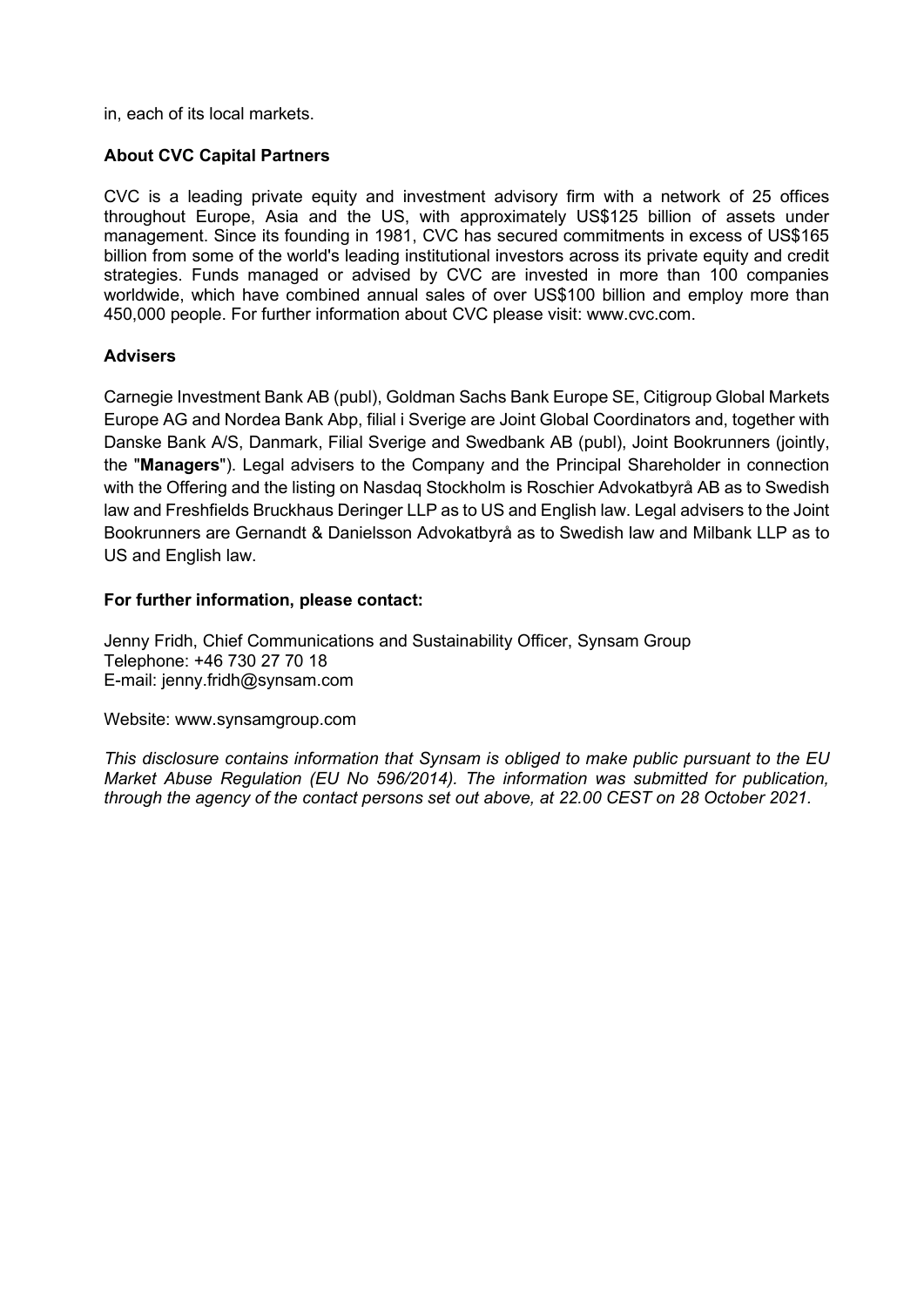#### **Important information**

This announcement is not an offer to sell or a solicitation of any offer to buy any securities of the Company. The contents of this announcement have been prepared by and are the sole responsibility of the Company. The information contained in this announcement is for background purposes only and does not purport to be full or complete. No reliance may be placed by any person for any purpose on the information contained in this announcement or its accuracy, fairness or completeness.

Any offering of the securities referred to in this announcement will be made by means of a prospectus. This announcement is not a prospectus for the purposes of Regulation (EU) 2017/1129 of the European Parliament and of the Council of 14 June 2017 on the prospectus to be published when securities are offered to the public or admitted to trading on a regulated market, and repealing Directive 2003/71/EC (together with any related implementing and delegated regulations, the "**Prospectus Regulation**"). Investors should not invest in any securities referred to in this announcement except on the basis of information contained in the aforementioned prospectus.

The Swedish language prospectus referred to in this announcement has been approved by the SFSA in accordance with the Prospectus Regulation. The SFSA only approves the prospectus as meeting the standards of completeness, comprehensibility and consistency imposed by the Prospectus Regulation. The approval should not be considered as an endorsement of the Company or as an endorsement of the quality of the securities that are the subject of the prospectus and does not indicate that the SFSA guarantees that the facts in the prospectus are correct or complete. Investors should make their own assessment as to the suitability of investing in the Company's securities.

Copies of this announcement are not being made and may not be distributed or sent into the United States of America, Australia, Canada, Hong Kong, New Zealand, Japan, Switzerland or South Africa or any other jurisdiction in which such distribution would be unlawful or would require registration or other measures.

The shares in the Company have not been registered and will not be registered under the U.S. Securities Act or under the securities laws of any state or other jurisdiction in the United States and may not be offered, sold or otherwise transferred, directly or indirectly, in or into the United States, except in accordance with an applicable exemption from or through a transaction that is not subject to the registration requirements of the U.S. Securities Act and in accordance with the securities laws of the relevant state or other jurisdiction in the United States.

Furthermore, the securities mentioned in this press release have not been registered and will not be registered under any applicable securities law in Australia, Hong Kong, Canada, New Zealand, Japan, Switzerland or South Africa and may, with certain exceptions, not be offered or sold to or within, or on behalf of a person or for the benefit of a person who is registered, resident or located in, these countries. The Company does not intend to make an offer to the public to acquire the securities mentioned in this press release other than in Sweden, Denmark, Norway and Finland.

In the EEA Member States, with the exception of Sweden, Denmark, Norway and Finland (each such EEA Members State a "**Relevant State**"), this press release and the information contained herein are intended only for and directed to "qualified investors" as defined in the Prospectus Regulation. The securities mentioned in this press release are not intended to be offered to the public in any Relevant State and are only available to qualified investors. Any invitation, offer or agreement to subscribe for, purchase or otherwise acquire such securities in a Relevant State will only be available for qualified investors. Persons in any Relevant State who are not qualified investors should not take any actions based on this press release, nor rely on it.

In the United Kingdom, this announcement and any other materials in relation to the securities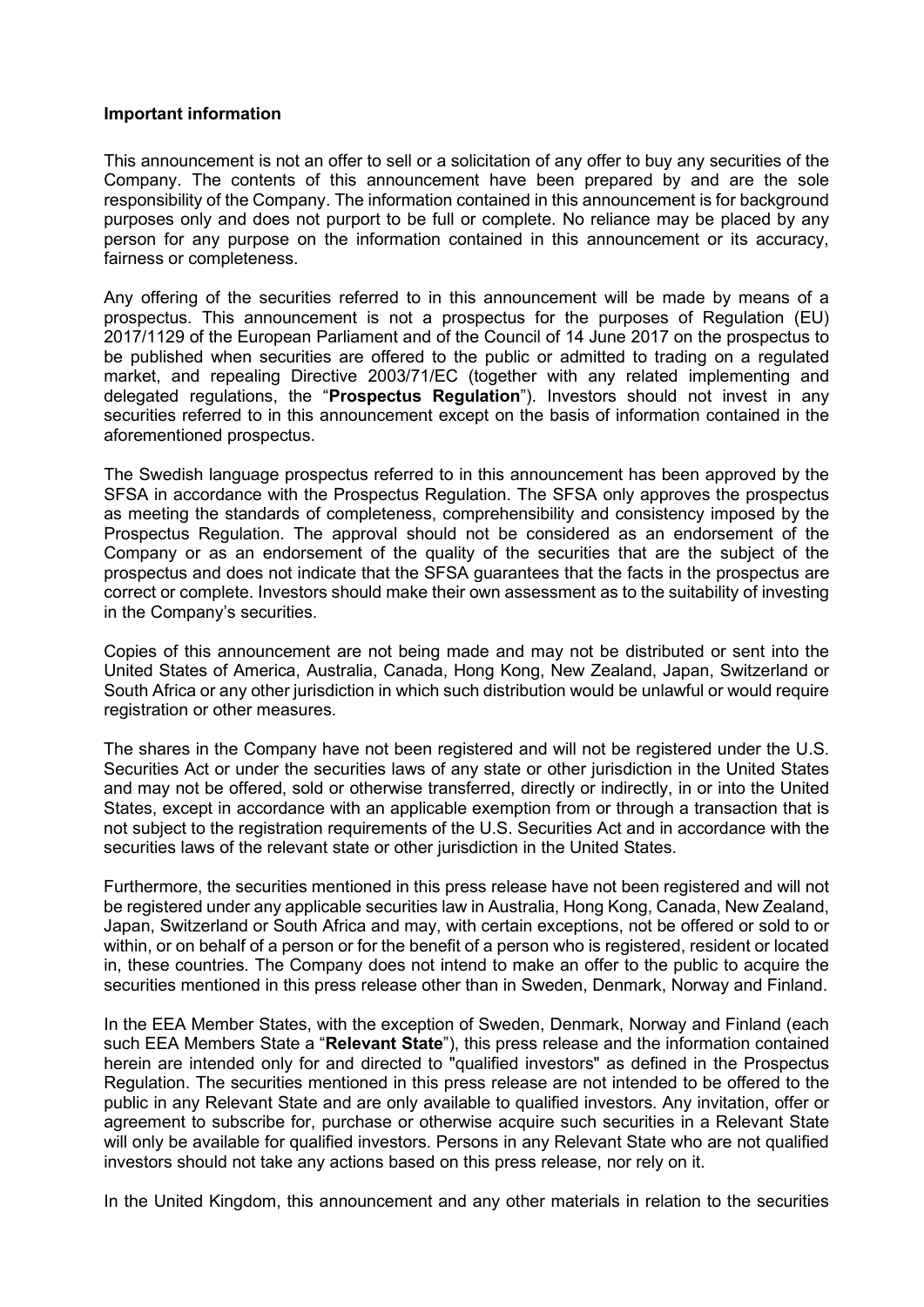described herein are only being distributed to, and are only directed at, and any investment or investment activity to which this document relates is available only to, and will be engaged in only with, "qualified investors" (within the meaning of the Prospectus Regulation (Regulation (EU) 2017/1129) as it forms part of UK law by virtue of the EU (Withdrawal) Act 2018) who (i) have professional experience in matters relating to investments which fall within Article 19(5) of the Financial Services and Markets Act 2000 (Financial Promotion) Order 2005 (as amended, the "**Order**"), (ii) are persons falling within Article 49(2)(a) to (d) of the Order, (iii) are outside the United Kingdom, or (iv) are persons to whom an invitation or inducement to engage in investment activity (within the meaning of section 21 of the Financial Services and Markets Act 2000) in connection with the issue or sale of any securities may otherwise lawfully be communicated or caused to be communicated (all such persons together being referred to as "relevant persons"). This announcement is directed only at relevant persons and must not be acted on or relied on by persons who are not relevant persons. Any investment or investment activity to which this announcement relates is available only to relevant persons and will be engaged in only with relevant persons.

This announcement does not identify or suggest, or purport to identify or suggest, the risks (direct or indirect) that may be associated with an investment in the shares of the Company. Any investment decision to acquire or subscribe for shares in connection with the Offering must be made on the basis of all publicly available information relating to the Company and the Company's shares. Such information has not been independently verified by the Joint Global Coordinators and the Joint Bookrunners.

The Joint Global Coordinators and the Joint Bookrunners are acting exclusively for the Company and no one else in connection with the Offering, and will not regard any other person (whether or not a recipient of this document) as their respective clients in relation to the Offering and will not be responsible to anyone other than the Company for providing the protections afforded to their respective clients, nor for providing advice in relation to the Offering or any transaction, matter, or arrangement referred to in this announcement or the Prospectus to be published in connection with the Offering.

## **Forward-looking information**

Matters discussed in this announcement may constitute forward-looking statements. Forwardlooking statements are statements that are not historical facts and may be identified by words such as "believe," "expect," "anticipate," "intends," "estimate," "will," "may," "continue", "should" and similar expressions. The forward-looking statements in this release are based upon various assumptions, many of which are based, in turn, upon further assumptions. Although the Company believes that these assumptions were reasonable when made, these assumptions are inherently subject to significant known and unknown risks, uncertainties, contingencies and other important factors which are difficult or impossible to predict because they are dependent on future events and circumstances which are beyond the Company's control. Such risks, uncertainties, contingencies and other important factors could cause actual events to differ materially from the expectations expressed or implied in this release by such forward-looking statements. The information, opinions and forward-looking statements contained in this announcement speak only as at its date and are subject to change without notice. The Company does not undertake any obligation to review, update, confirm or release publicly any revisions to any forward-looking statements to reflect new information or future events that occur or similar circumstances that arise in relation to the content of this communication.

#### **Information to distributors**

Solely for the purposes of the product governance requirements contained within: (a) EU Directive 2014/65/EU on markets in financial instruments, as amended ("**MiFID II**"); (b) Articles 9 and 10 of Commission Delegated Directive (EU) 2017/593 supplementing MiFID II; and (c) local implementing measures (together, the "MiFID II Product Governance Requirements"), and disclaiming all and any liability, whether arising in tort, contract or otherwise, which any